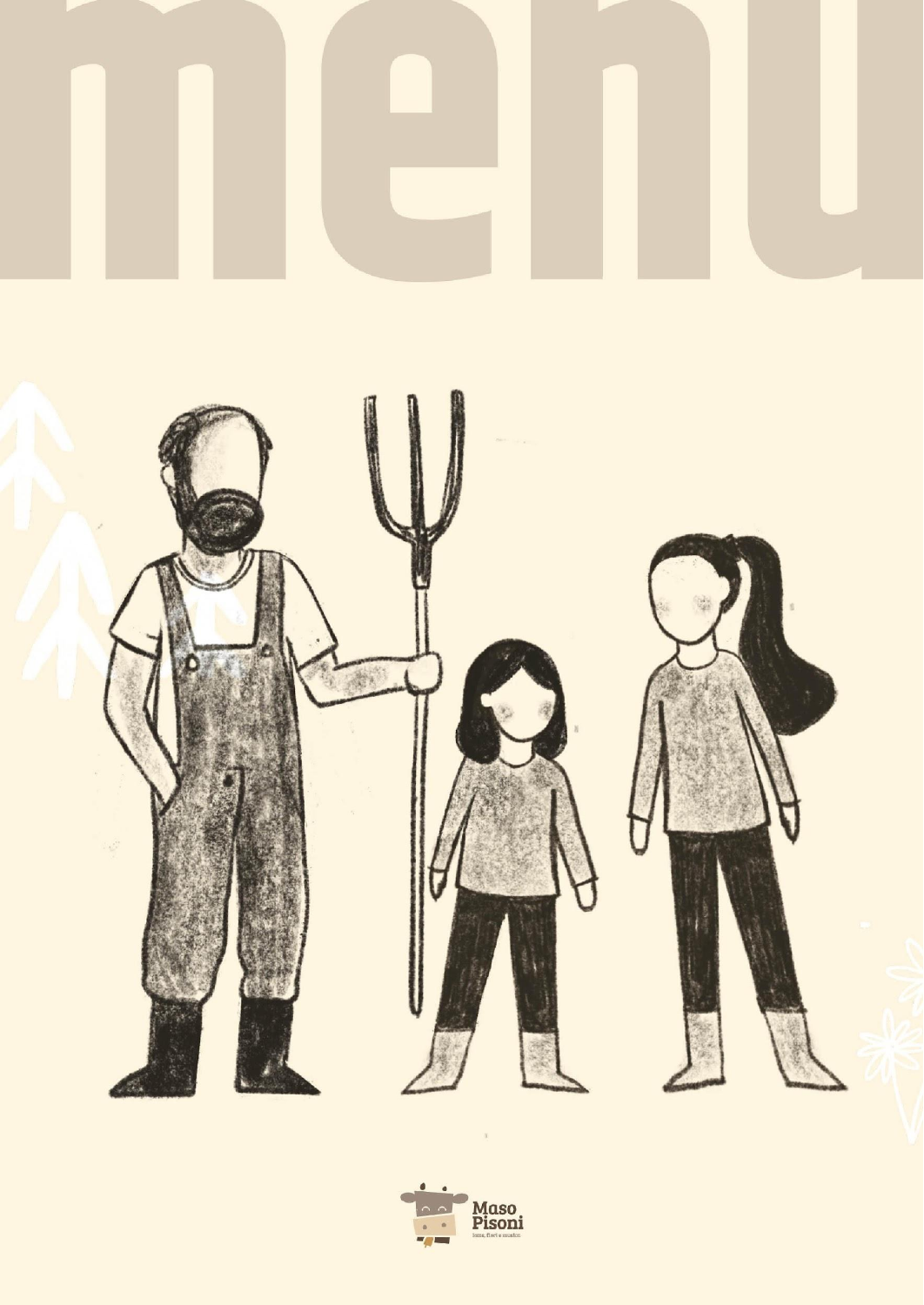# **BENVENUTI A MASO PISONI!**

Siamo una giovane famiglia che dal 2008 si occupa di agricoltura, allevamento e produzione di formaggi. Abbiamo scelto di aprire questo piccolo agriturismo per darvi la possibilità di degustare le specialità della cucina tipica Trentina, realizzate con i nostri prodotti aziendali e di altre piccole realtà locali.

Per questo il nostro menù è molto semplice e ristretto, per offrirvi piatti sempre freschissimi, preparati di giorno in giorno e salumi affettati al momento.

Se vuoi saperne di più, dai una sbirciatina al nostro sito [www.masopisoni.it](http://www.masopisoni.it/), potrai trovare anche moltissime attività didattiche per grandi e piccini link [laboratori.](https://shop.ranatick.com/masopisoni)

#### Welcome to Maso Pisoni!

We are a young family passionate about agriculture, farming and cheese making since 2008.

We have decided to open this small farm restaurant to give you a taste of the specialties of Trentino cuisine, home made from scratch using our products and those of other local producers.

That is why our menu is rather limited: to always offer you freshly made dishes that we prepare every day and a selection of local cheeses and cured meats. If you want to learn more about us visit our website [www.masopisoni.it](http://www.masopisoni.it/). you will also find information on the many [activities](https://shop.ranatick.com/masopisoni) we organize for children and grown-ups.

#### Willkommen bei Maso Pisoni!

Wir sind eine junge Familie, die sich seit 2008 der Landwirtschaft, Tierzucht und Produktion von Käse verschrieben hat. Wir haben uns entschieden dieses kleine Agriturismo (Bauernhaus) zu eröffnen, um euch die Möglichkeit zu geben, die Spezialitäten der norditalienischen Küche aus eigener Produktion oder umliegenden Bauernhöfen zu genießen. Aus diesem Grund ist die Auswahl des Menüs einfach und klein gehalten, um täglich Frische und Qualität zu garantieren. Wenn ihr mehr über uns und unsere Aktivitäten wissen wollt, dann werft einen Blick auf unsere Webseite [www.masopisoni.it.](http://www.masopisoni.it/) Dort findet ihr auch den Link für diverse [didaktische](https://shop.ranatick.com/masopisoni) und kreative Kurse für Groß und Klein



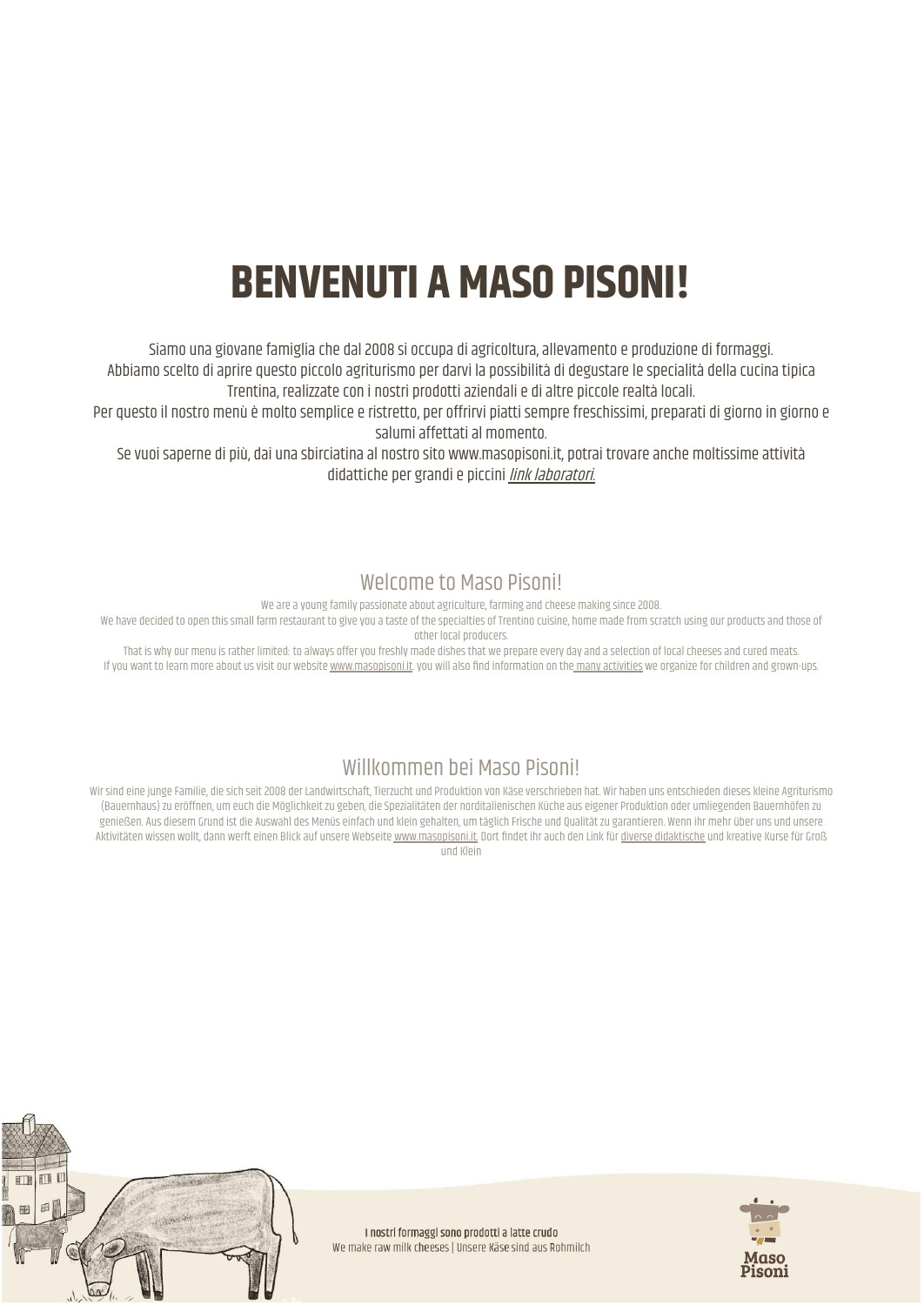## **DEGUSTAZIONI** Menù |Speisekarte

| Primo del Giorno (vedi lavagna esposta)                                                                                                                            | 10,00€     |
|--------------------------------------------------------------------------------------------------------------------------------------------------------------------|------------|
| <b>Secondo del Giorno</b> (vedi lavagna esposta)                                                                                                                   | 13,00€     |
| Polenta e Formaggio<br>Il Portico Az. Agricola - Maso Pisoni Az. Agricola                                                                                          | 11,00€     |
| Tagliere misto piccolo di salumi e formaggi                                                                                                                        | 7,00€      |
| Tagliere misto di salumi e formaggi                                                                                                                                | 12,00€     |
| Panino con un salume e/o formaggio<br>Salumi Maso Pisoni/Bronzini Az. Agr. - Formaggi Maso Pisoni Az. Agricola                                                     | 4,00€      |
| <b>First Course</b> (check the board for the daily special)                                                                                                        | 10,00€     |
| Main Course (check the board for the daily special)                                                                                                                | 13,00€     |
| <b>Polenta and Alpine Cheese</b><br>Il Portico Farm - Maso Pisoni Farm                                                                                             | 11,00€     |
| <b>Platter of cold cuts and cheeses (small)</b>                                                                                                                    | $7,00 \in$ |
| <b>Platter of cold cuts and cheese</b>                                                                                                                             | 12,00€     |
| Salami and/or cheese panino<br>Cured meats are from Maso Pisoni / Bronzini Farm - Cheeses are from Maso Pisoni Farm                                                | 4,00€      |
| <b>Primo des Tages (siehe Schautafel)</b>                                                                                                                          | 10,00€     |
| <b>Secondo des Tages (siehe Schautafel)</b>                                                                                                                        | 13,00€     |
| Polenta und Käse<br>Il Portico Bauernhof - Maso Pisoni Bauernhof                                                                                                   | 11,00€     |
| Salami und Kase Platte klein (Almkäse, regionale Salami und Speck)                                                                                                 | 7,00€      |
| Salami und Kase Platte (Almkäse, regionale Salami und Speck)                                                                                                       | 12,00€     |
| <b>Belegtes Brötchen</b> (wahlweise mit Almkäse, Salami oder Speck)<br>Salami und Speck Maso Pisoni Bauernhof/ Bronzini Bauernhof - Almkäse Maso Pisoni Bauernhof) | 4,00€      |



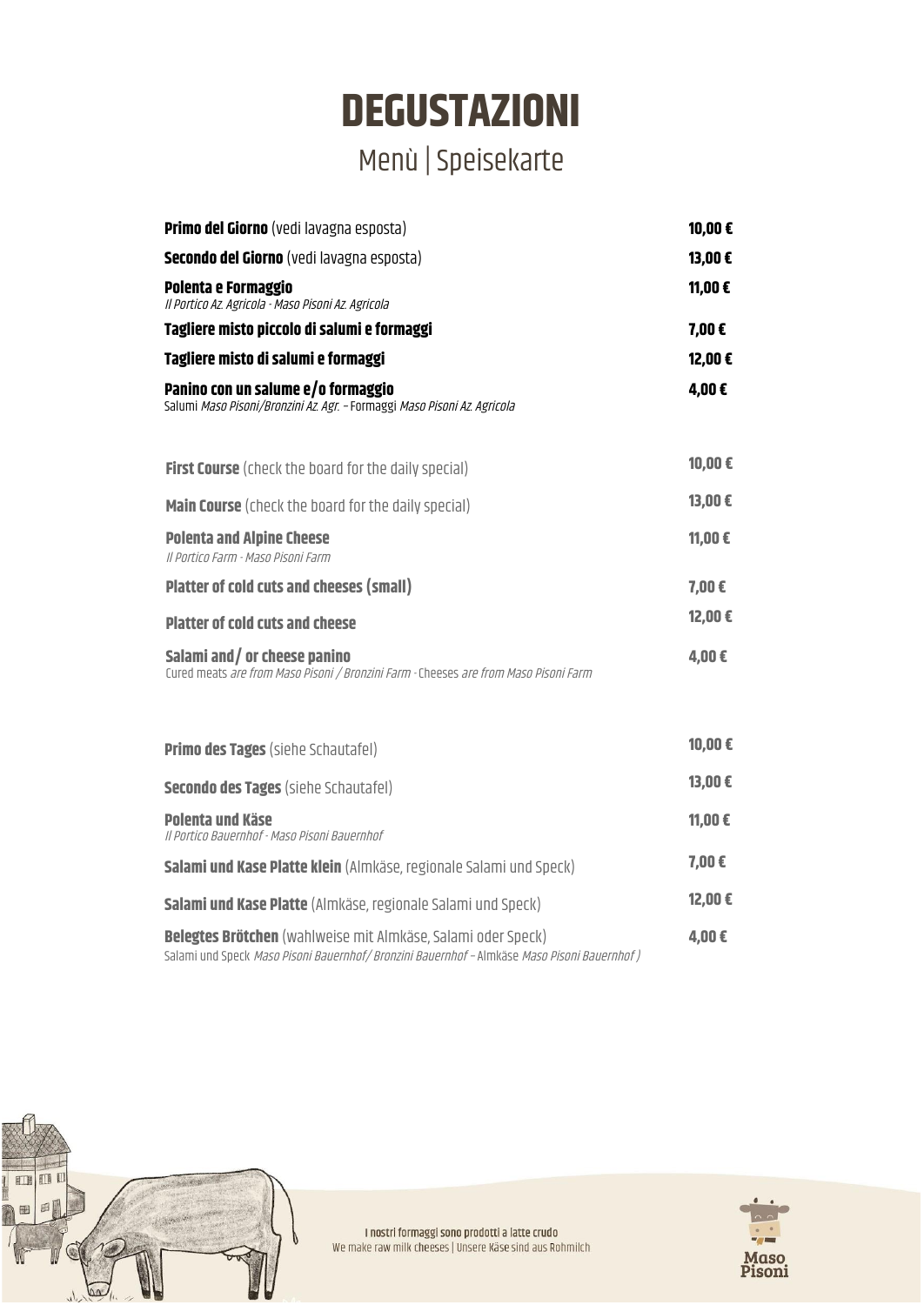### **DOLCI** Desserts | Nachspeisen

| Yogurt di malga Maso Pisoni Az. Agricola<br>con Frutti di Bosco o Miele bio Cà de Mel o Sambuco Maso Pisoni e erbe officinali Naturalmente                                        | 4,00€ |
|-----------------------------------------------------------------------------------------------------------------------------------------------------------------------------------|-------|
| <b>Panna Cotta con latte di Malga Maso Pisoni Az. Agricola</b><br>con Frutti di Bosco o Crema di Cacao <i>fatta in casa</i>                                                       | 4,00€ |
| Dolce della Casa<br>con confetture di S.Antonio Az. Agricola                                                                                                                      | 4,00€ |
|                                                                                                                                                                                   |       |
| <b>Homemade Yogurt</b> with alp milk Maso Pisoni Farm<br>with berries or organic honey Ca de Mel Farm or Elderflower syrup Maso PIsoni and officinal herbs<br>Naturalmente Farm ) | 4,00€ |
| Homemade Panna Cotta with alp milk Maso Pisoni Farm (a cream based dessert)<br>with berries or homemade cocoa cream                                                               | 4,00€ |
| <b>Homemade Cake</b><br>with jams S.Antonio Farm                                                                                                                                  | 4,00€ |
|                                                                                                                                                                                   |       |
|                                                                                                                                                                                   |       |
| Alm Jogurt mit Almmilch Maso Pisoni Bauernhof<br>mit Waldbeeren oder Honig bio Cà de Mel Bauernhof oder Holundersirup Maso Pisoni und Heilkräuter<br>Naturalmente Bauernhof       | 4,00€ |
| <b>Panna Cotta</b> mit Almmilch Maso Pisoni Bauernhof<br>mit Waldbeeren oder hausgemachte Kakaocreme                                                                              | 4,00€ |
| <b>Hausgemachte Kucken</b><br>mit Marmelade S Antonio Bauernhof                                                                                                                   | 4,00€ |



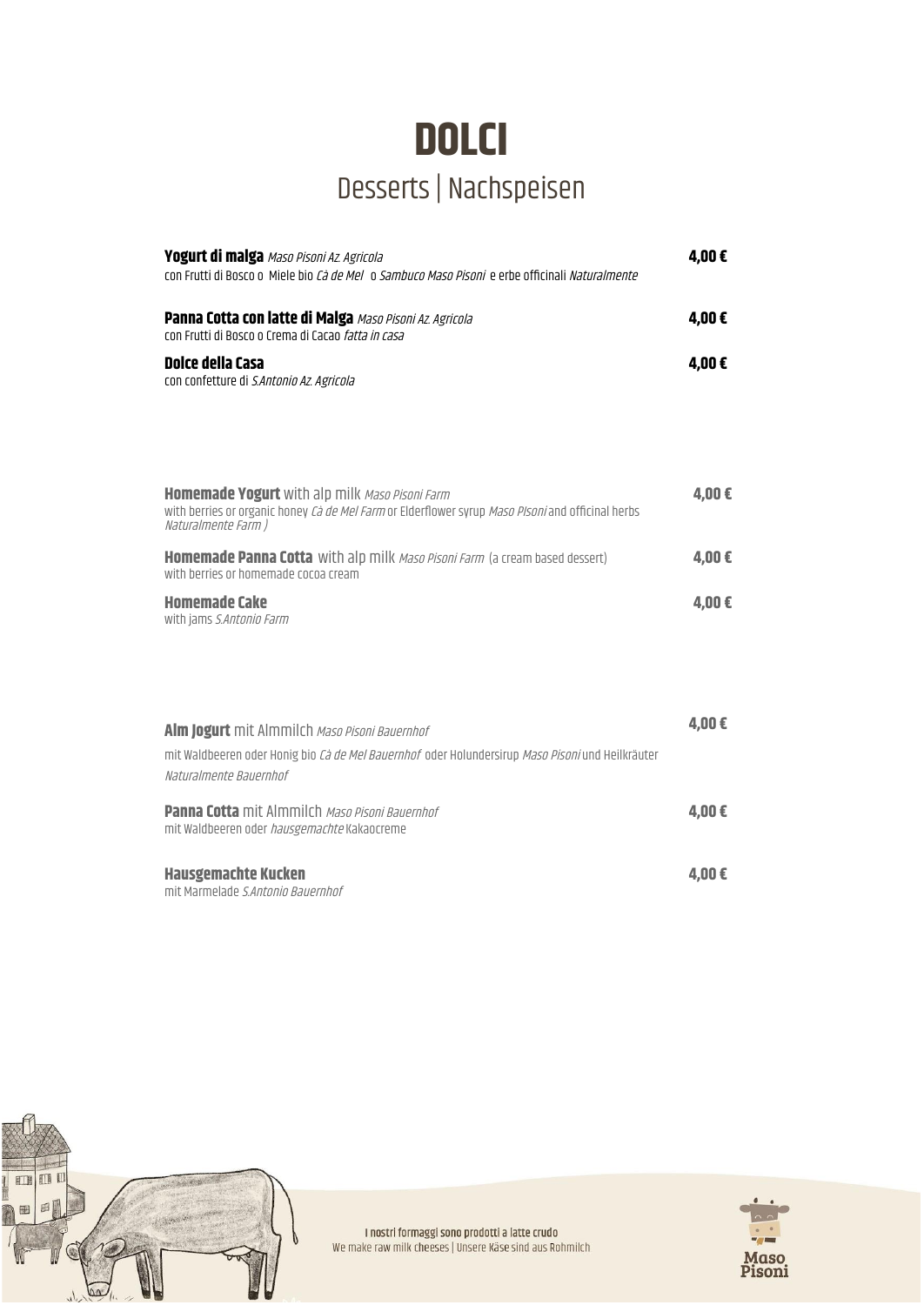### (Cantina Toblino) **VINO DELLA CASA**

House Wine | Hauswein

| Al Bicchiere<br><b>Glass of wine</b><br><b>Glas Wein</b> | 2,00€            |
|----------------------------------------------------------|------------------|
| $1/4$ It                                                 | 4,00€            |
| $1/2$ It                                                 | $6,00 \in$       |
| 1 <sup>h</sup>                                           | 10,00 $\epsilon$ |



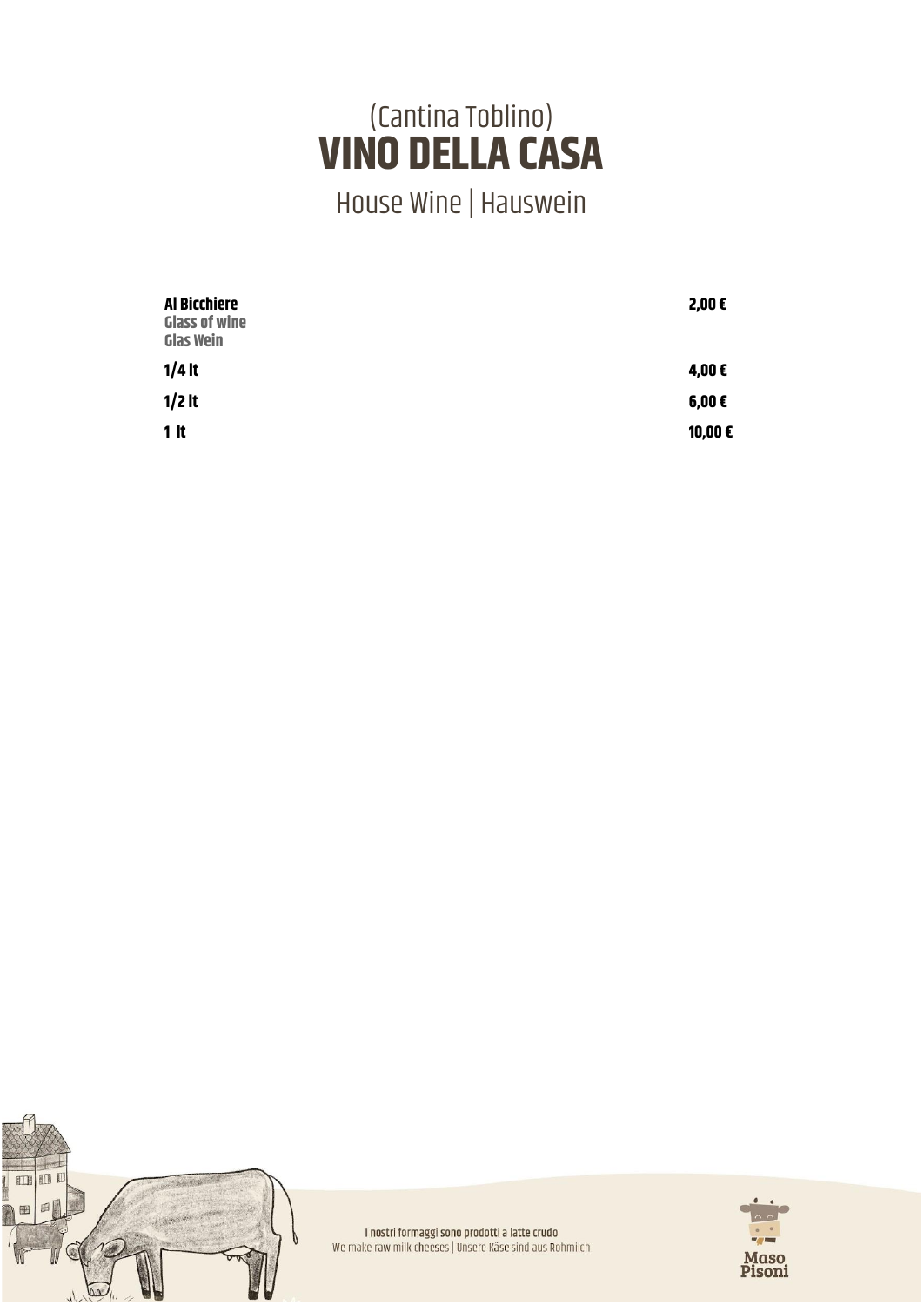# **BEVANDE**

| Birra Artigianale Rethia - 33 cl                          | 4,50€      |
|-----------------------------------------------------------|------------|
| Succo di mela Az Agricola Il Portico - bicchiere          | 2,00€      |
| Succo di mela Az. Agricola Il Portico - 1/2 lt            | 4,00€      |
| <b>Succo di mela</b> Az. Agricola Il Portico - 1 lt       | 7,00€      |
| <b>Succo di Frutta bi</b> o Az Agricola Agrilife          | 3,50E      |
| <b>Sambuco</b> Az Agricola Maso Pisoni - <b>bicchiere</b> | 2,00€      |
| <b>Sambuco</b> Az. Agricola Maso Pisoni - <b>1/2 lt</b>   | $3,00 \in$ |
| <b>Sambuco</b> Az Agricola Maso Pisoni - <b>1 lt</b>      | 5,00€      |
| Latte di Malga Az. Agricola Maso Pisoni - bicchiere       | 1,50€      |
| Latte di Malga Az Agricola Maso Pisoni - 1/2 lt           | 2,50€      |
| Latte di Malga Az Agricola Maso Pisoni - 1 lt             | 3,50E      |
| Acqua minerale - 1/2 lt                                   | 1,50€      |
| <b>Tè caldo</b>                                           | 2,50€      |
| Caffè della Moka                                          | 1,00€      |
| Caffè Moka tazza grande                                   | 2,00€      |
| Caffè Moka grande + latte freddo                          | 2,50€      |
| Caffè della Moka corretto                                 | 2,00€      |
| Grappa - Nocino della casa                                | 3,50E      |



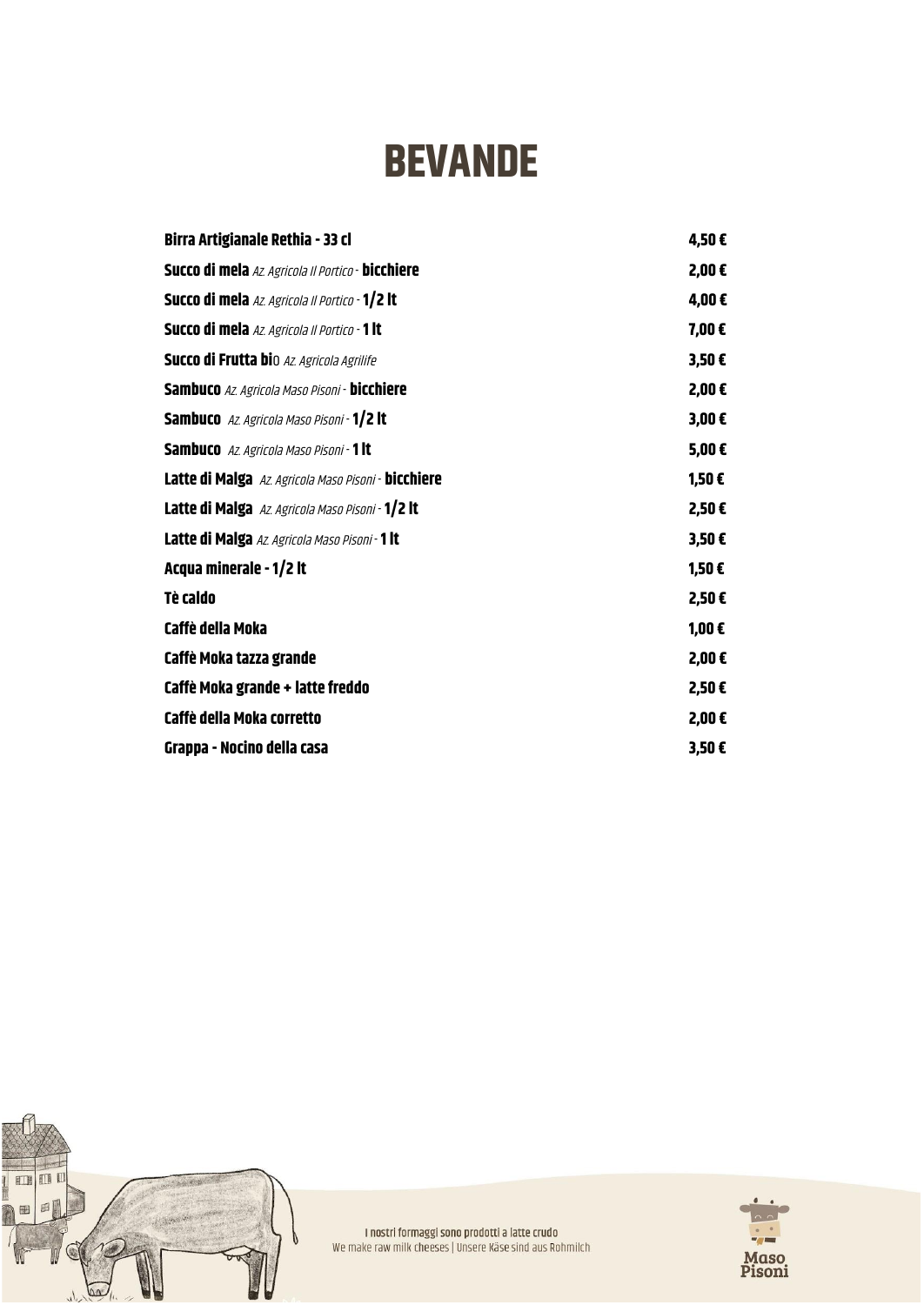# **DRINKS**

| <b>Rethia Craft beer</b> (locally produced) - 33 cl  | 4,50€      |
|------------------------------------------------------|------------|
| Homemade Apple Juice // Portico Farm - glass         | 2,00€      |
| Homemade Apple Juice // Portico Farm - 1/2 lt        | 4,00€      |
| Homemade Apple Juice // Portico Farm - 1 lt          | 7,00€      |
| <b>Organic Fruit Juice Agrilife Farm</b>             | 3,50E      |
| Homemade Elderflower syrup Maso Pisoni Farm - glass  | 2,00€      |
| Homemade Elderflower syrup Maso Pisoni Farm - 1/2 lt | $3,00 \in$ |
| Homemade Elderflower syrup Maso Pisoni Farm - 1 lt   | $5,00 \in$ |
| Alp milk from our farm Maso Pisoni - glass           | 1,50€      |
| Alp milk from our farm Maso Pisoni - 1/2 lt          | 2,50€      |
| Alp milk from our farm Maso Pisoni - 1 lt            | $3,50 \in$ |
| Mineral Water - 1/2 It                               | 1,50€      |
| <b>Teas</b>                                          | 2,50€      |
| <b>Espresso</b> (from moka machine)                  | $1,00 \in$ |
| <b>Espresso</b> (moka, large cup)                    | 2,00€      |
| <b>Espresso</b> (moka, large cup) with cold milk     | 2,50€      |
| <b>Espresso moka with grappa</b>                     | 2,00€      |
| Grappa or homemade Nocino (walnut liquor)            | $3,50 \in$ |